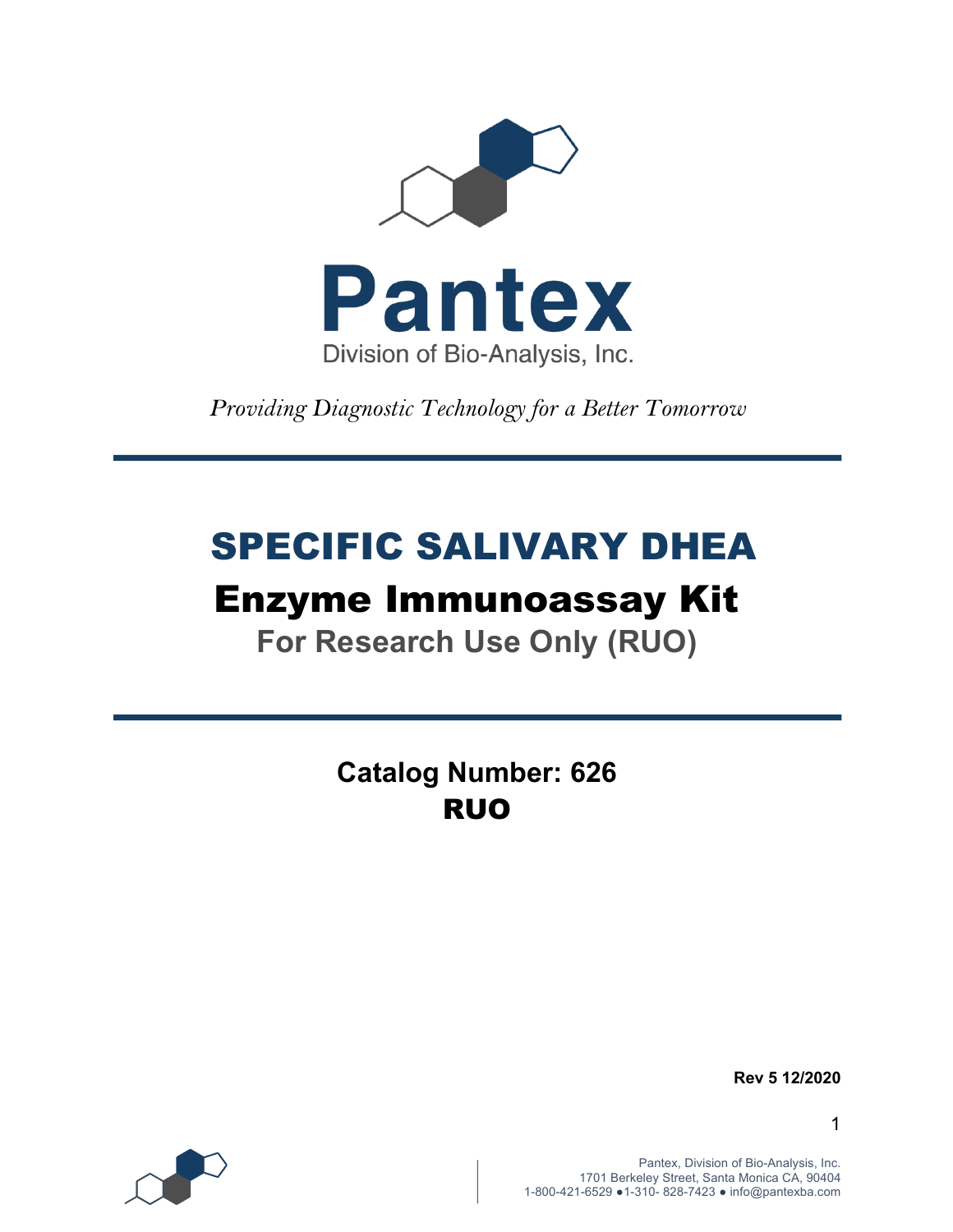|                         | <b>TABLE OF CONTENTS</b>                         |         |
|-------------------------|--------------------------------------------------|---------|
|                         |                                                  | Page(s) |
|                         | <b>Intended Use and Description</b>              | 3       |
| $\mathbf{I}$            | Assay Background                                 | 3       |
| Ш                       | <b>Assay Principle</b>                           | 3       |
| IV                      | <b>Reagents Provided and Reagent Preparation</b> | $4 - 5$ |
| $\mathbf v$             | <b>Storage and Stability</b>                     | 5       |
| VI                      | Materials Needed but not Supplied                | 6       |
| VII                     | Sample Collection and Processing                 | $6 - 7$ |
| <b>VIII</b>             | <b>Assay Procedure Summary Flow Sheet</b>        | 8       |
| $\overline{\mathbf{X}}$ | <b>Assay Procedure</b>                           | $8 - 9$ |
| X                       | <b>Typical Results</b>                           | 9       |
| XI                      | Calculation                                      | 10      |
| XII                     | <b>Quality Control</b>                           | 10      |
| <b>XIII</b>             | <b>Expected Values</b>                           | 10      |
| <b>XIV</b>              | <b>Performance Characteristics</b>               | 11      |
|                         | A. Specificity of Antiserum                      | 11      |
|                         | <b>B.</b> Detection Limits                       | 11      |
|                         | <b>C.</b> Precision and Reproducibility          | 12      |
|                         | <b>D.</b> Linearity Study                        | 13      |
|                         | E. Recovery                                      | 13      |
| XV                      | Limitations                                      | 14      |
| <b>XVI</b>              | <b>Precautions</b>                               | 14      |
| <b>XVII</b>             | <b>References</b>                                | 15      |

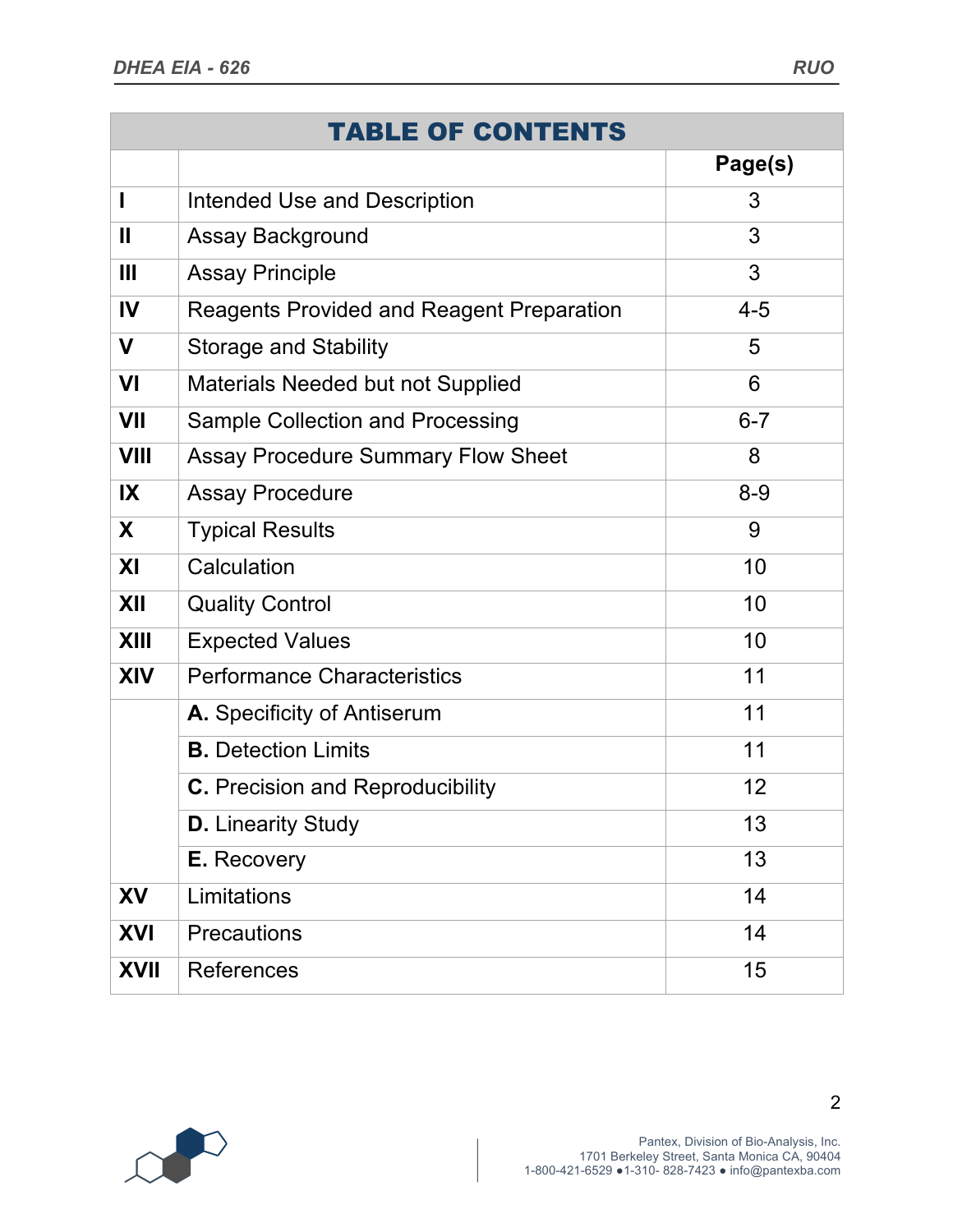The Pantex Salivary Dehydroepiandrosterone (DHEA) EIA kit, Cat #626, is designed and validated for the **specific** quantitative measurement of DHEA in human saliva.

For further information about this kit, its application or the procedures in this insert, please contact the Technical Service Team at Pantex.

# **II. Assay Background**

DHEA is a C19 steroid produced in the adrenal cortex and to a lesser extent the gonads (1). DHEA has a relatively low affinity for sex hormone binding globulin (2). It circulates in the blood as precursors to estrogens and androgens (3). DHEA levels are high at birth, low in children, increases through puberty and reaches peak levels just after puberty (4). In both male and female levels begin to fall as age increases (5). DHEA is cleared more rapidly than dehydroepiandrosterone sulfate (DHEA-S) in blood. For this reason, the DHEA levels are 100-1000 times lower than DHEA-S in blood. Only 1-10% of DHEA circulating in plasma is in its free or biologically active form. The rest is bound to serum proteins. In saliva, DHEA enters via intracellular mechanisms and reflects the level of Free DHEA in plasma (6).

The physiological role of DHEA has not been clearly defined. Many papers have been published on DHEA showing effects on human health and physiology. DHEA has been reported to have the following effects: anti-diabetes, anti-dementia, anti-obesity, anticancer, anti-stress, anti-viral, anti-aging and anti-cardiac disease. DHEA may serve as a marker for hyperadrenocorticism. Hirsute women and adolescents with acne may have elevated levels of DHEA (7,8).

# **III. Assay Principle**

The Pantex Salivary Dehydroepiandrosterone (DHEA) EIA kit, Cat #626 is based on the competition principal and microplate separation. DHEA calibrators of known concentration and unknown amounts of DHEA in saliva samples compete with a fixed amount of DHEA conjugated to horse radish peroxidase (DHEA-HRP) for binding sites with a rabbit DHEA polyclonal antiserum bound to GARGG (goat anti-rabbit gamma globulin) coated wells of a microplate. After incubation, unbound components are washed away, enzyme substrate solution is added, and a blue color formed. This reaction is stopped with an acid solution to produce a yellow color. The optical density is then read at 450 nm. The amount of DHEA-HRP detected is inversely proportional to the amount of DHEA in a sample.

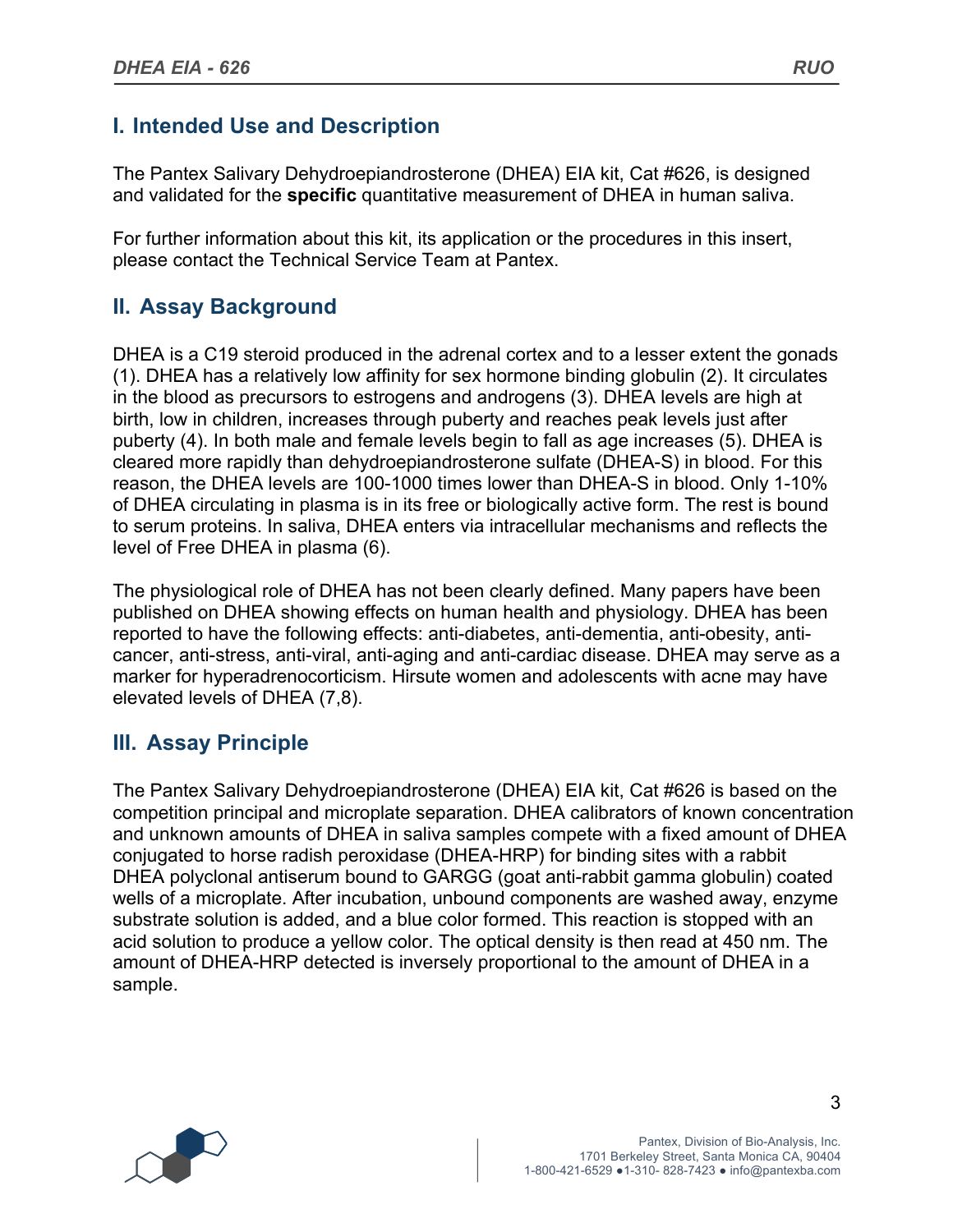# **IV. Reagents Provided and Reagent Preparation**

Store all other reagents at 2 to 8°C. Use only reagents supplied with this kit. Do not interchange reagents with different lot numbers. Expiration dates and lot numbers are printed on the labels.

- **1. GARGG Plate**: One 96 well microplate (12x8 breakable strip wells) coated with goat anti-rabbit gamma globulin placed in a resealable foil bag with desiccant. One (1) 96 well kit is sufficient for 39 duplicate patient measurements.
- **2. Concentrated Stock DHEA (synthetic) solution** in BSA buffer at a concentration of 100 ng/mL (100,000 pg/mL): 1 bottle 0.150 µL. **Salivary DHEA working calibrators preparation**: Dilute the 100,000 pg/mL stock solution 1:100 (1 part 100,000 pg/mL + 99 parts assay buffer) with assay buffer to obtain the highest working calibrator (**1000 pg/mL**) then, dilute serially 1:2.5 (starting with the **1000 pg/mL** calibrator) to obtain the following concentrations of **working calibrators**: **400 pg/mL**, **160 pg/mL**, **64 pg/mL**, **25.6 pg/mL** and **10.2 pg/mL. "0" calibrator** is assay buffer.

Note: A 1:2.5 dilution is defined as 1 part calibrator in question plus 1.5 parts assay buffer.

- **3.** Assay buffer: 1 bottle, 20 mL.
- **4. Stock DHEA (synthetic) Control Concentrate (80 ng/mL (80,000 pg/mL))**: 1 bottle, 0.150 mL. Use for the preparation of **working control #2**.

| <b>Stock DHEA</b><br>control<br>concentrate<br>80,000 pg/mL | <b>Assay Buffer</b> | <b>Dilution</b> | <b>Target</b> | <b>Number of EIA wells</b><br>per 5 mL volume |
|-------------------------------------------------------------|---------------------|-----------------|---------------|-----------------------------------------------|
| $0.050$ mL $(50 \mu L)$                                     | 4.950 mL            | 1:100           | 800 pg/mL     | 100                                           |

### **Working Control # 2 Preparation (Example)**

### **Working Control #1 Preparation**

| <b>DHEA</b> working<br>control #2<br>$(800 \text{ pg/mL})$ | <b>Assay Buffer</b> | <b>Dilution</b> | <b>Target</b> | <b>Number of EIA wells</b><br>per 5 mL volume |
|------------------------------------------------------------|---------------------|-----------------|---------------|-----------------------------------------------|
| $0.125$ mL                                                 | 4.875 mL            | 1:40            | 20 pg/mL      | 100                                           |

Immediately after use, store the unused portions of the **working calibrators** and the **High** and **Low Controls** at 2**-**8°C. Discard if not used within 28 days of mixing.

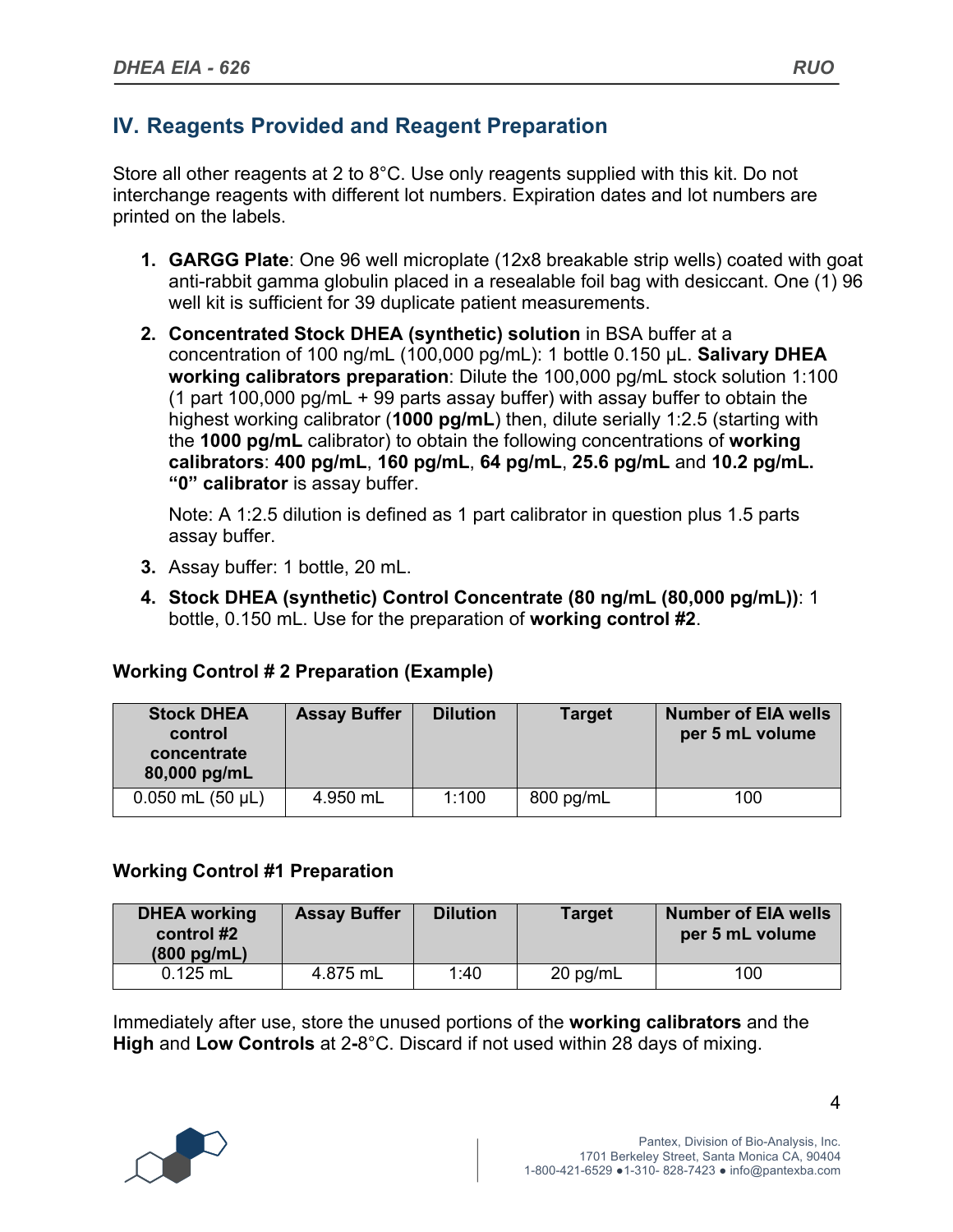- **5. Salivary DHEA EIA rabbit polyclonal Antibody**: 1 bottle, 6 mL. The solution is blue.
- **6. Salivary DHEA-Horseradish Peroxidase (HRP) concentrate.:** 1 amber bottle, 0.600 mL. The solution is yellow and light sensitive.
- **7. DHEA -Horseradish Peroxidase (HRP) conjugate buffer, pH 7.4**: 1 bottle, 3 mL. Use only for the preparation of the **DHEA-HRP working reagent.**

**DHEA-HRP working reagent** preparation: For example, determine the amount of **working DHEA-HRP** needed and dilute 1:5 with conjugate buffer pH 7.4 (#7). Mix 0.5 mL of **DHEA-HRP concentrate** (#6) plus 2.0 mL of **conjugate buffer,**  (#7). This is sufficient for 100 EIA wells.

**Note**: The **DHEA-HRP working reagent** is light sensitive. Immediately after use, wrap the vial with the unused portion of the **DHEA-HRP working reagent** with aluminum foil or alternatively prepare the **DHEA-HRP working reagent** in an amber vial. Store at 2-8°C. Discard if not used within 28 days of mixing.

- **8. Wash solution (10X concentrated) EIA #1**: 1 bottle, 50 mL of phosphate buffered saline, pH 7.4. Prior to use dilute 1:10 with deionized water.
- **9. Color Development Reagent EIA #1**: 1 amber plastic bottle, 15 mL of Tetramethylbenzidine (TMB) plus hydrogen peroxide. Light sensitive.
- **10.Stopping Solution EIA #1:** 1 bottle of a 15 mL mixture of diluted sulfuric and hydrochloric acid solution.

# **V. Storage and Stability**

- When stored at  $2^\circ$   $8^\circ$ C, unopened reagents will retain activity until the expiration date. Do not use reagents beyond this date.
- Use only reagents supplied with this kit. Do not interchange reagents with different lot numbers.
- Opened reagents must be stored at  $2^{\circ}$  8°C.
- Microtiter wells must be stored at  $2^\circ$   $8^\circ$ C. Once the foil bag has been opened, care should be taken to reseal tightly.
- Opened kits retain activity for 28 days if stored as described above.
- Expiration dates and lot numbers are printed on the labels.

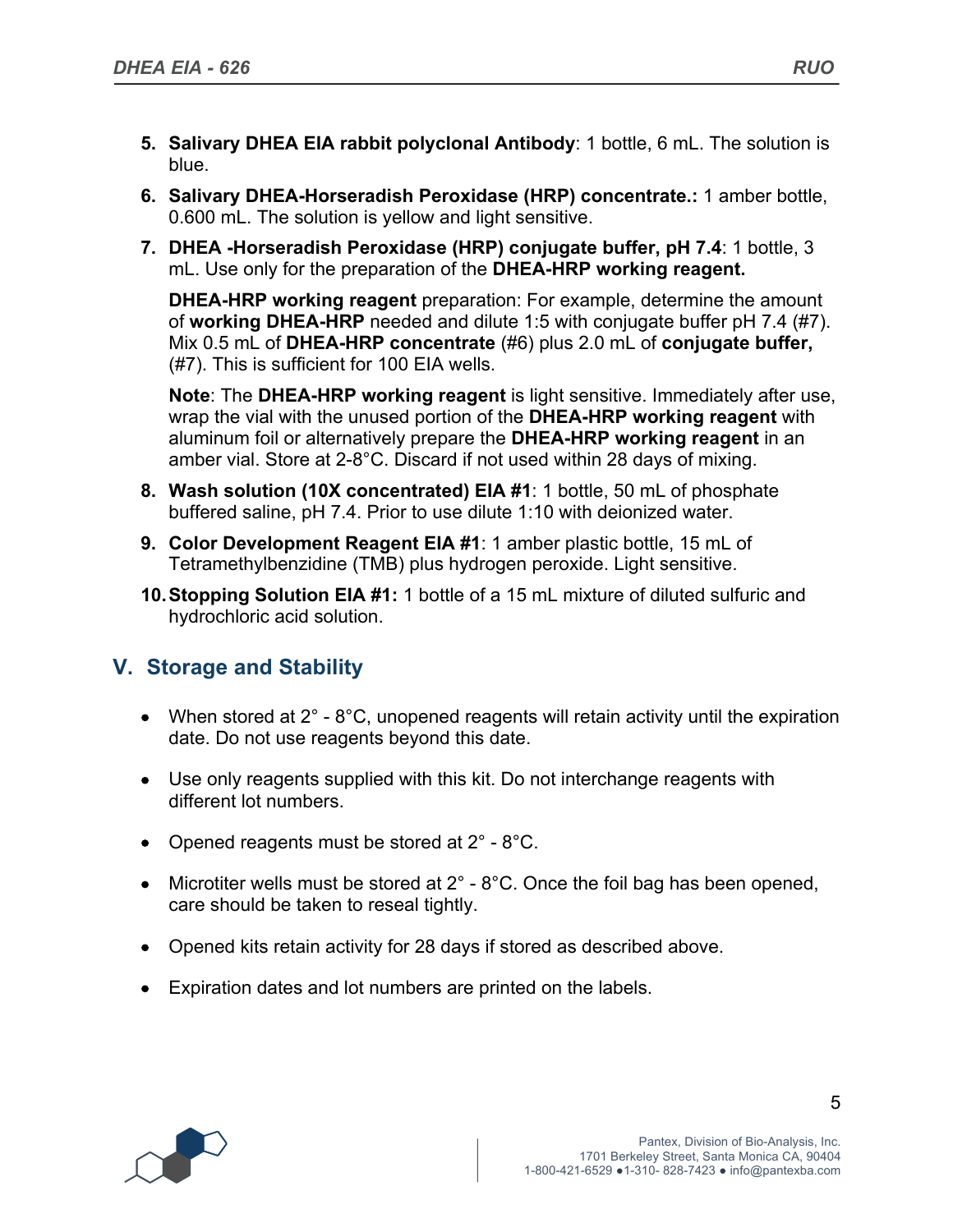# **VI. Materials Needed but not Supplied**

- Device to dispense very accurately 50 µL of saliva.
- Multichannel pipettors
- Microplate or orbital shaker
- Vortex Mixer
- Microplate washer (not required, plates can be washed manually).
- Microplate reader capable of reading 450 nm with 4 parameter data reduction or comparable software.
- Plate Sealers
- Pantex sample collection device, Cat #PCD 602. (Pantex, 1701 Berkeley Street, Santa Monica, CA 90404), or suitable equivalent sample collection device.

## **VII. Sample Collection and Processing**

- **1.** *Collection:* This sample collection and processing procedure must be followed.
- Pantex sample collection device, Cat. # PCD602 or a **suitable collection device**, is required for the collection of saliva samples when determining DHEA concentrations with the Pantex Specific DHEA Salivary EIA Kit, Cat # 626.
- Avoid food consumption, drinking coffee or alcohol, smoking or chewing gum 15 minutes prior to sample collection.
- Rinse mouth thoroughly with water 15 minutes prior to collection.
- In the **required saliva collection device** (Pantex sample collection device, Cat. #PCD602) collect a minimum of 1 mL, (Use the number 1 marked on the collection tube as a reference), of whole saliva by un-stimulated passive drool by allowing saliva to drip off the lower lip into the graduated collection tube or by allowing saliva to accumulate in the floor of the mouth and spitting it into the collection tube. Label the sample tube with the following information:

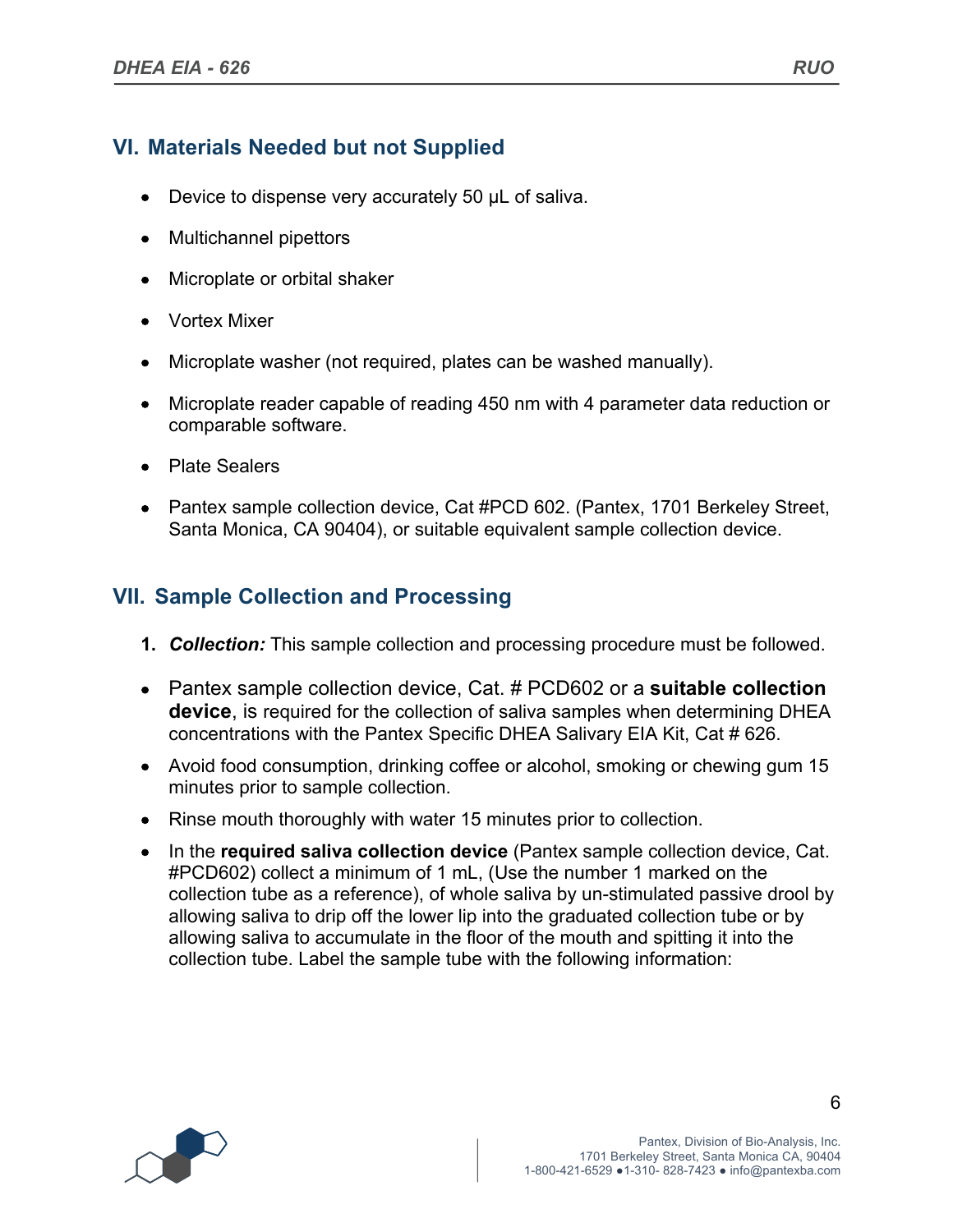- **i.** Date and time of sample collection
- **ii.** Patient's name
- **iii.** Patient's gender
- **iv.** Patient's date of birth
- The sample(s) should be sent as soon as possible after collection to the testing site, they should remain stable under average shipping conditions, including over weekends and holidays and during hot temperatures. If the sample(s) will not be sent the day of collection, store at 2-8°C until ready to be shipped.
- Upon sample's arrival to the testing site, the sample(s) should be kept in the collection device to maintain its integrity and freeze ( $\leq$  -15°C or below) until day of assay. On day of assay, thaw samples to facilitate precipitation of mucins. Centrifuge at 1500g for ten minutes. Bring samples to room temperature and assay.

### **2.** *Salivary Sample stability:*

| <b>Storage</b>   | $20-28$ °C   | $37^{\circ}$ C | $2-8$ °C  | $≤-15°C$       | $≤-15°C$    |
|------------------|--------------|----------------|-----------|----------------|-------------|
|                  |              |                |           | (7 freeze/thaw | (Long term) |
|                  |              |                |           | cycles)        |             |
| <b>Stability</b> | Up to 7 days | Up to $7$      | Up to $7$ | Up to 7 days   | Up to $12$  |
|                  |              | days           | days      |                | months      |

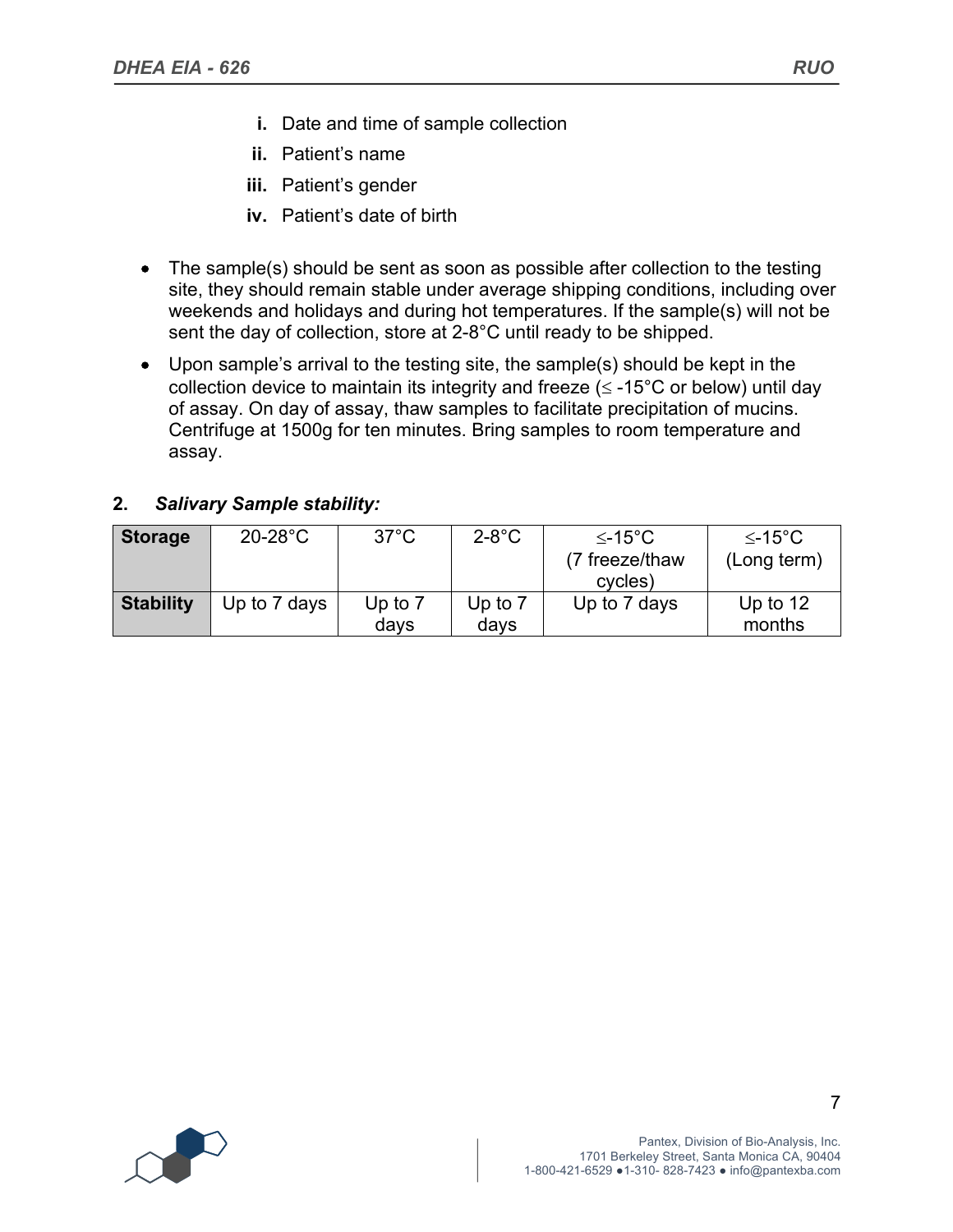| <b>DHEA</b><br>Sample<br>(luu/bd)<br>Calibrator<br>$\overline{6}$ | Calibrator, Control,<br>Sample<br>(11) | <b>Working Reagent</b><br><b>DHEA</b><br>(11)<br>HRP | Anti-DHEA<br>(11) | Mix. Incubate for 2 hrs. at Room Temperature, shaking. | <b>Wash Solution</b><br>Diluted 10X<br>(11) |                     | <b>Color Developer</b><br>Reagent<br>(11) | Mix. Incubate 30 min. at room temperature | Solution<br>(JIN)<br><b>Stopping</b> | Read at 450 nm |
|-------------------------------------------------------------------|----------------------------------------|------------------------------------------------------|-------------------|--------------------------------------------------------|---------------------------------------------|---------------------|-------------------------------------------|-------------------------------------------|--------------------------------------|----------------|
| $\pmb{0}$                                                         | 50                                     | 25                                                   | 50                |                                                        | 300                                         |                     | 125                                       |                                           | 125                                  |                |
| 10.2                                                              | 50                                     | 25                                                   | 50                |                                                        | 300                                         |                     | 125                                       |                                           | 125                                  |                |
| 25.6                                                              | 50                                     | 25                                                   | 50                |                                                        | 300                                         | Wash <sub>3</sub> X | 125                                       |                                           | 125                                  |                |
| 64                                                                | 50                                     | 25                                                   | 50                |                                                        | 300                                         |                     | 125                                       |                                           | 125                                  |                |
| 160                                                               | 50                                     | 25                                                   | $\overline{50}$   |                                                        | 300                                         |                     | 125                                       |                                           | 125                                  | Mix.           |
| 400                                                               | 50                                     | 25                                                   | 50                |                                                        | 300                                         |                     | 125                                       |                                           | 125                                  |                |
| 1000                                                              | 50                                     | $\overline{25}$                                      | $\overline{50}$   |                                                        | 300                                         |                     | 125                                       |                                           | 125                                  |                |
| Control #1                                                        | 50                                     | $\overline{25}$                                      | 50                |                                                        | 300                                         |                     | 125                                       |                                           | 125                                  |                |
| Control #2                                                        | 50                                     | 25                                                   | 50                |                                                        | 300                                         |                     | 125                                       |                                           | 125                                  |                |
| Sample                                                            | 50                                     | 25                                                   | 50                |                                                        | 300                                         |                     | 125                                       |                                           | 125                                  |                |

## **VIII. Assay Procedure Summary Flow Sheet**

# **IX. Assay Procedure**

- **1.** The calibrators, controls and samples should be tested in duplicate and the mean value should be used to report the results.
- **2.** To the **GARGG microplate** dispense **50µL** of **working Salivary DHEA EIA calibrators (0, 10.2, 25.6, 64, 160, 400 and 1000** pg/mL), **controls**, and **saliva samples.**
- **3.** Add **25 µL** of **DHEA-HRP Working Reagent** to all wells.
- **4.** Add **50 µL** of **Anti-DHEA EIA rabbit polyclonal antibody**.
- **5.** Cover microplate with plastic sealer. Incubate by shaking on a microplate orbital shaker set a 500-900 rpm for **2 hrs.** at room temperature.

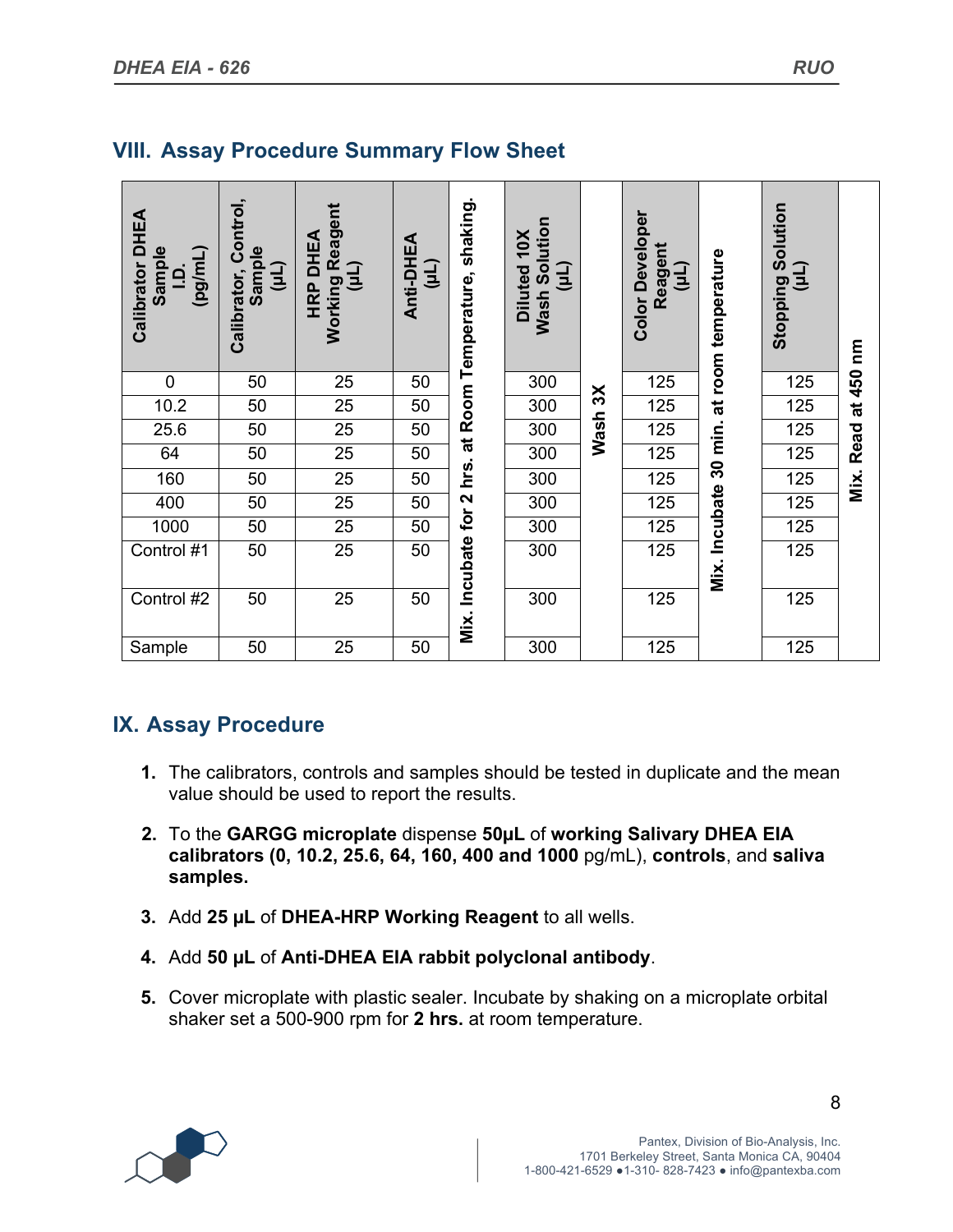- **6.** After incubation, decant the contents of the wells. Wash 3 times with 300 µL of **diluted wash solution.** After the 3rd wash, invert GARGG microplate on an absorbent paper and tap dry.
- **7.** Dispense **125 µL of Color Development Reagent EIA #1** into each well. Shake briefly (manual). Cover microplate with plastic sealer. Incubate for **30 minutes** at room temperature.
- **8.** Dispense **125 µL of Stopping Solution EIA #1** into each microtiter well of the **GARGG** plate. Shake briefly (manual). Color changes from blue to yellow.
- **9.** Read at 450 nm on a microplate reader within 10 minutes.

Note: If samples exceed the upper end of the measuring range of 1000 pg/mL, dilute with zero calibrator and make appropriate concentration correction.

| <b>Typical Calibration Curve. Testing Date 8/21/13</b> |                                    |          |                         |  |  |
|--------------------------------------------------------|------------------------------------|----------|-------------------------|--|--|
| <b>Calibrators</b><br>(pg/mL)                          | <b>Mean Absorbance</b><br>(450 nM) | $%$ B/Bo | <b>Value</b><br>(pg/mL) |  |  |
| O                                                      | 2.61                               | 100.00   | 0.0                     |  |  |
| 10.2                                                   | 2.30                               | 88       | 10.2                    |  |  |
| 25.6                                                   | 1.90                               | 73       | 25.6                    |  |  |
| 64                                                     | 1.49                               | 57       | 64                      |  |  |
| 160                                                    | 1.06                               | 41       | 160                     |  |  |
| 400                                                    | 0.65                               | 25       | 500                     |  |  |
| 1000                                                   | 0.38                               | 15       | 1000                    |  |  |
| Control #1                                             | 1.99                               | 76       | 22.7                    |  |  |
| Control #2                                             | 0.43                               | 16       | 818.7                   |  |  |
| Sample #1                                              | 0.84                               | 32       | 243.8                   |  |  |
| Sample #2                                              | 1.18                               | 45       | 119.7                   |  |  |
| Sample #3                                              | 1.95                               | 75       | 25.1                    |  |  |

## **X. Typical Results**

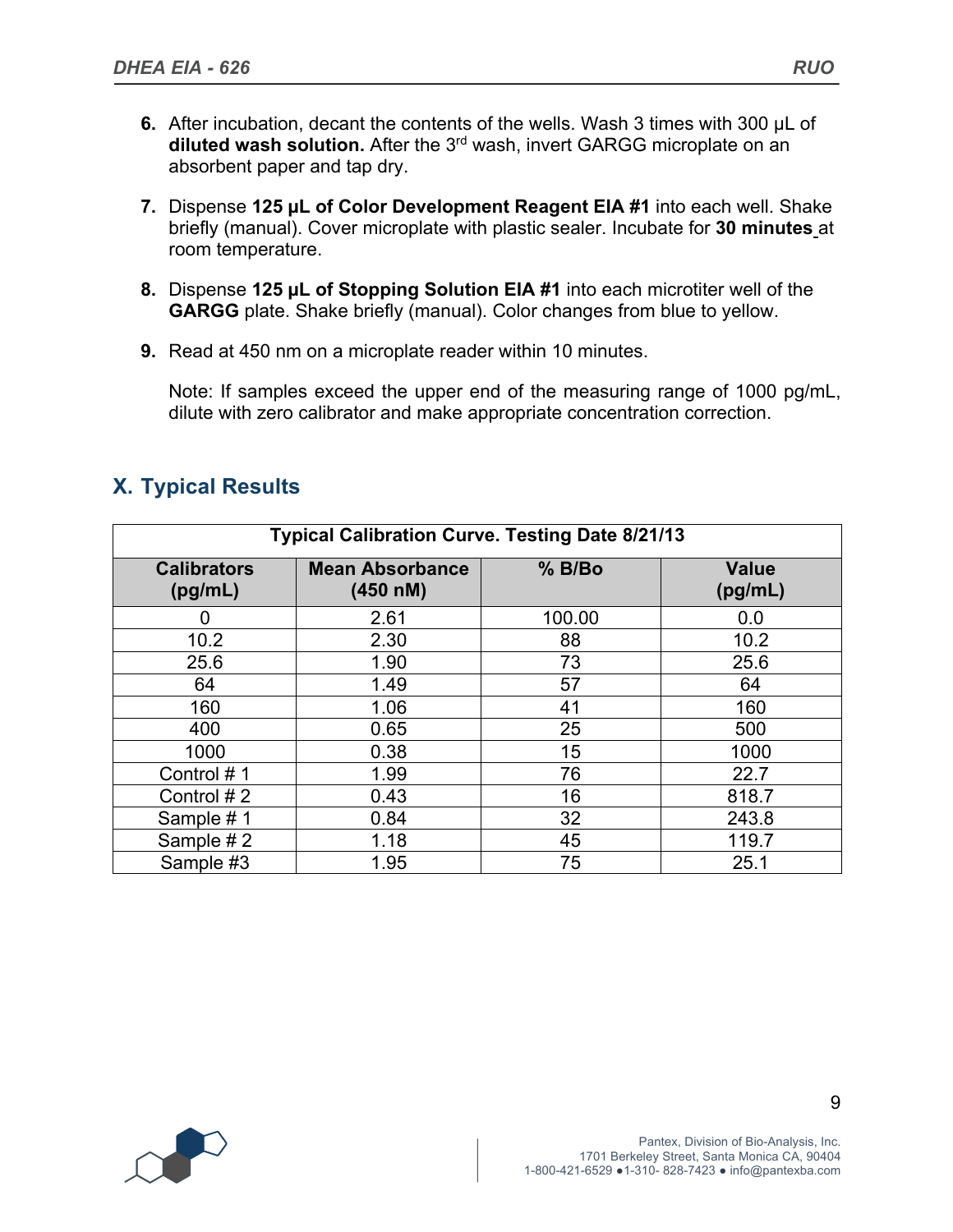## **XI. Calculation**

**1.** Determine the concentrations of the controls and unknowns by interpolation using software capable of logistics using a 4-parameter sigmoid minus curve fit.

| Analytical measuring range (AMR) | 10.2 pg/mL- 1000 pg/mL |
|----------------------------------|------------------------|
|----------------------------------|------------------------|

#### **Conversion: DHEA (pg/mL) x 3.47 = pmol/L**

Samples with DHEA values greater than 1000 pg/mL should be diluted 1:10 with zero (0) calibrator and rerun for accuracy. Obtain the final DHEA concentration by multiplying the diluted sample by 10.

## **XII. Quality Control**

The expected values for the controls are stated on the label of each control which are included in the kit. The results can only be accepted if the expected values are met. Follow federal, state and local guidelines for testing quality control materials.

## **XIII. Expected Values**

Saliva samples (AM) collected at approximately the same time show the following values:

| <b>Subjects</b><br>(Number) | <b>Gender</b> | Age<br>(Years) | <b>Median</b><br>(pg/mL) | Range<br>(pg/mL) |
|-----------------------------|---------------|----------------|--------------------------|------------------|
|                             |               |                |                          |                  |
| 58                          | Female        | $20 - 49$      | 91.0                     | $14.9 - 318.1$   |
| 40                          | Female        | $50 - 70$      | 65.0                     | $13.5 - 390.7$   |
| 58                          | Male          | $20 - 49$      | 257.8                    | $79.1 - 979.0$   |
| 40                          | Male          | $50 - 70$      | 103.2                    | $43.2 - 620.3$   |

It is recommended that each laboratory establishes its own range of normal values.

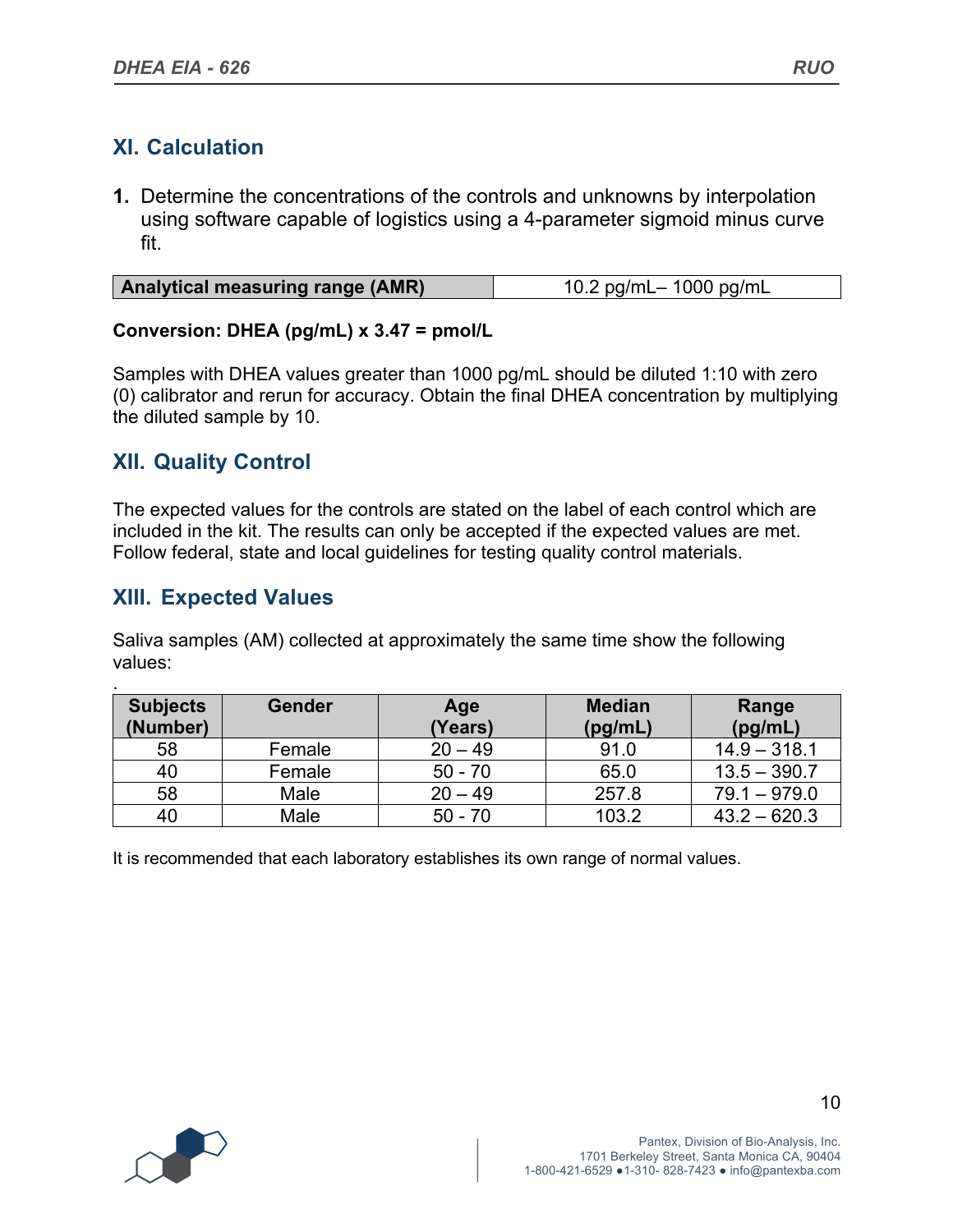# **XIV. Performance Characteristics**

#### **A. Specificity of the Antiserum:**

| <b>Steroids:</b>               | % Cross-reactivity |
|--------------------------------|--------------------|
| Dehydroepiandrosterone         | 100.00             |
| Dehydroepiandrosterone SO4     | 0.0037             |
| Testosterone                   | 0.002              |
| $5\alpha$ -Dihydrotestosterone | 0.007              |
| Androstenedione                | 0.056              |
| Progesterone                   | 0.230              |
| 17-aHydroxyprogesterone        | 0.0004             |
| Pregnenolone                   | 0.013              |
| 17-OH-Pregnenolone             | 0.072              |
| Desoxycorticosterone           | 0.052              |
| Corticosterone                 | 0.004              |
| Cortisol                       | 0.0007             |
| 11-Desoxycortisol              | 0.012              |
| Aldosterone                    | 0.0003             |
| Estradiol-17ß                  | < 0.001            |
| Estradiol-17 $\alpha$          | < 0.001            |
| <b>Estrone</b>                 | < 0.001            |
| Estriol                        | < 0.001            |

### **B. Detection Limits:**

The Detection Limit Study for determining the limit of the blank (LoB), limit of detection (LoD) and the limit of quantitation (LoQ) for the Pantex Specific Salivary DHEA EIA Kit, Cat #626 was performed using several low DHEA samples and two different reagent lot numbers that were assayed twice per day over a period of 3 days. (Reference, CLSI EP 17-A, protocols for Determination of Limits of Detection and Limits of Quantitation).

| Limit of the Blank (LoB) | <b>Limit of Detection (LoD)</b> |
|--------------------------|---------------------------------|
| (pg/mL)                  | (pg/mL)                         |
| 0.650                    | 1.163                           |

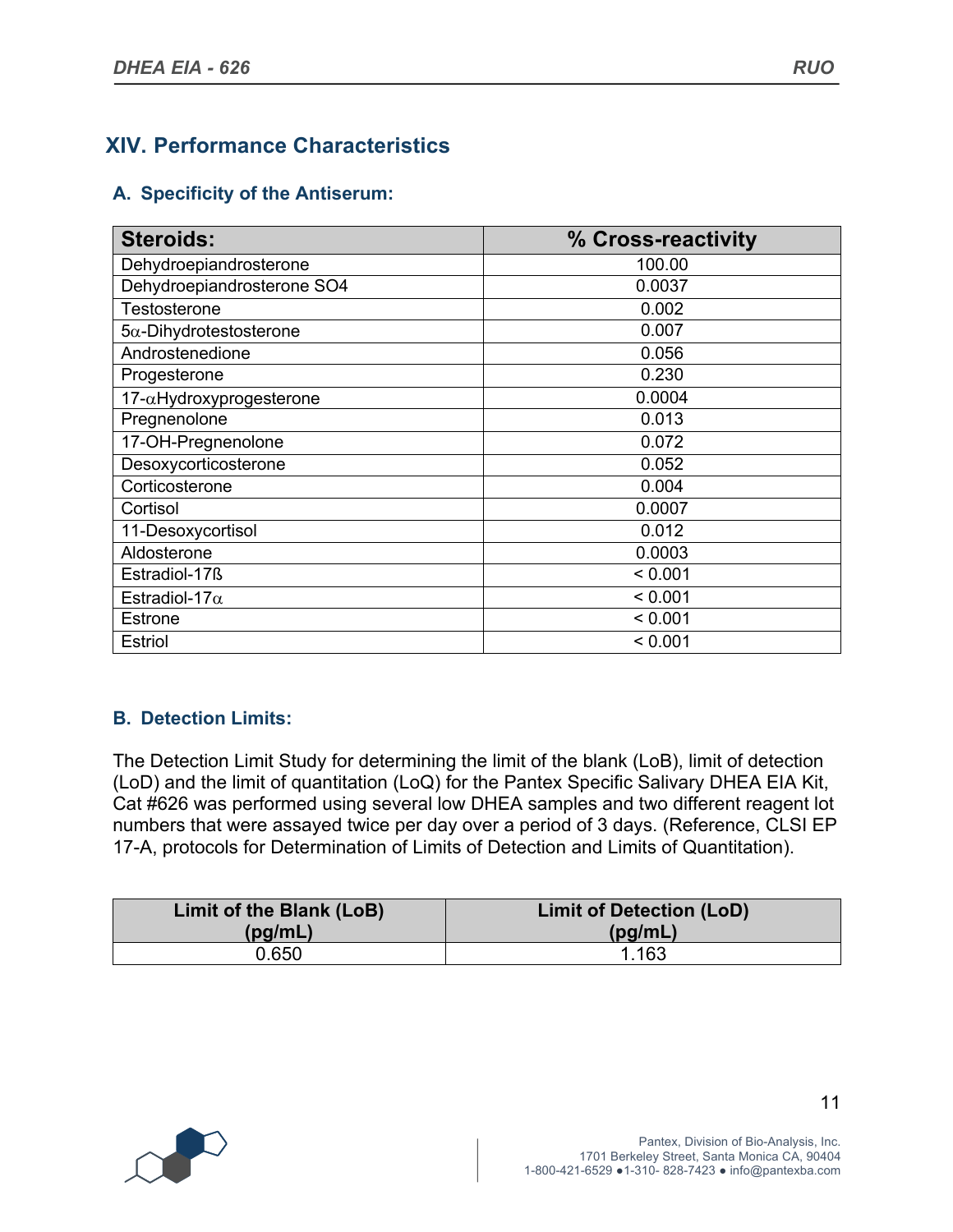## **C. Precision and Reproducibility:**

#### *Intra-assay*

The intra-assay precision was determined from the mean of 20 replicates of low, medium and high pools.

| <b>Sample</b> | N  | <b>Mean</b><br>(pg/mL) | <b>Standard</b><br><b>Deviation</b><br>(pg/mL) | %CV  |
|---------------|----|------------------------|------------------------------------------------|------|
| Low           | 20 | 27.0                   | 3.448                                          | 12.8 |
| <b>Medium</b> | 20 | 333.3                  | 23.000                                         | 6.9  |
| High          | 20 | 603.9                  | 65.954                                         | 10.9 |

#### *Inter-assay*

The inter-assay precision was determined from the mean average of the duplicates for 12 separate assays with low, medium and high pools.

| <b>Sample</b> |    | <b>Mean</b><br>(pg/mL) | <b>Standard</b><br><b>Deviation</b><br>(pg/mL) | %CV  |
|---------------|----|------------------------|------------------------------------------------|------|
| Low           | 12 | 24.7                   | 3.0                                            | 12.2 |
| <b>Medium</b> | 12 | 376.4                  | 37.3                                           | 9.9  |
| High          | 12 | 643.6                  | 56.8                                           | 8.8  |

#### *Inter-lot Variation*

The inter-lot precision was determined by duplicate measurements of three (3) saliva pools and three (3) spiked controls in saliva like matrix, using three (3) different reagent lots.

| <b>Saliva</b><br><b>Samples</b><br>ID | Lot $#001$<br>mean<br>(pg/mL) | Lot $\#002$<br>mean<br>(pg/mL) | Lot $\#$ 003<br>mean<br>(pg/mL) | Inter-lot<br>mean<br>(pg/mL) | Inter-lot<br><b>SD</b><br>(pg/mL) | Inter-lot<br><b>CV</b><br>(%) |
|---------------------------------------|-------------------------------|--------------------------------|---------------------------------|------------------------------|-----------------------------------|-------------------------------|
| Pool 1                                | 51.7                          | 51.8                           | 53.8                            | 52.4                         | 1.185                             | 2.3                           |
| Pool 2                                | 424.3                         | 443.1                          | 402.9                           | 423.4                        | 20.114                            | 4.8                           |
| Pool 3                                | 230.5                         | 224.0                          | 249.3                           | 234.6                        | 13.139                            | 5.6                           |
| Control 1                             | 28.1                          | 27.7                           | 27.0                            | 27.6                         | 0.557                             | 2.0                           |
| Control 2                             | 115.8                         | 123.1                          | 126.2                           | 121.7                        | 5.339                             | 4.4                           |
| Control 3                             | 525.3                         | 647.3                          | 550.2                           | 574.4                        | 64.632                            | 11.3                          |

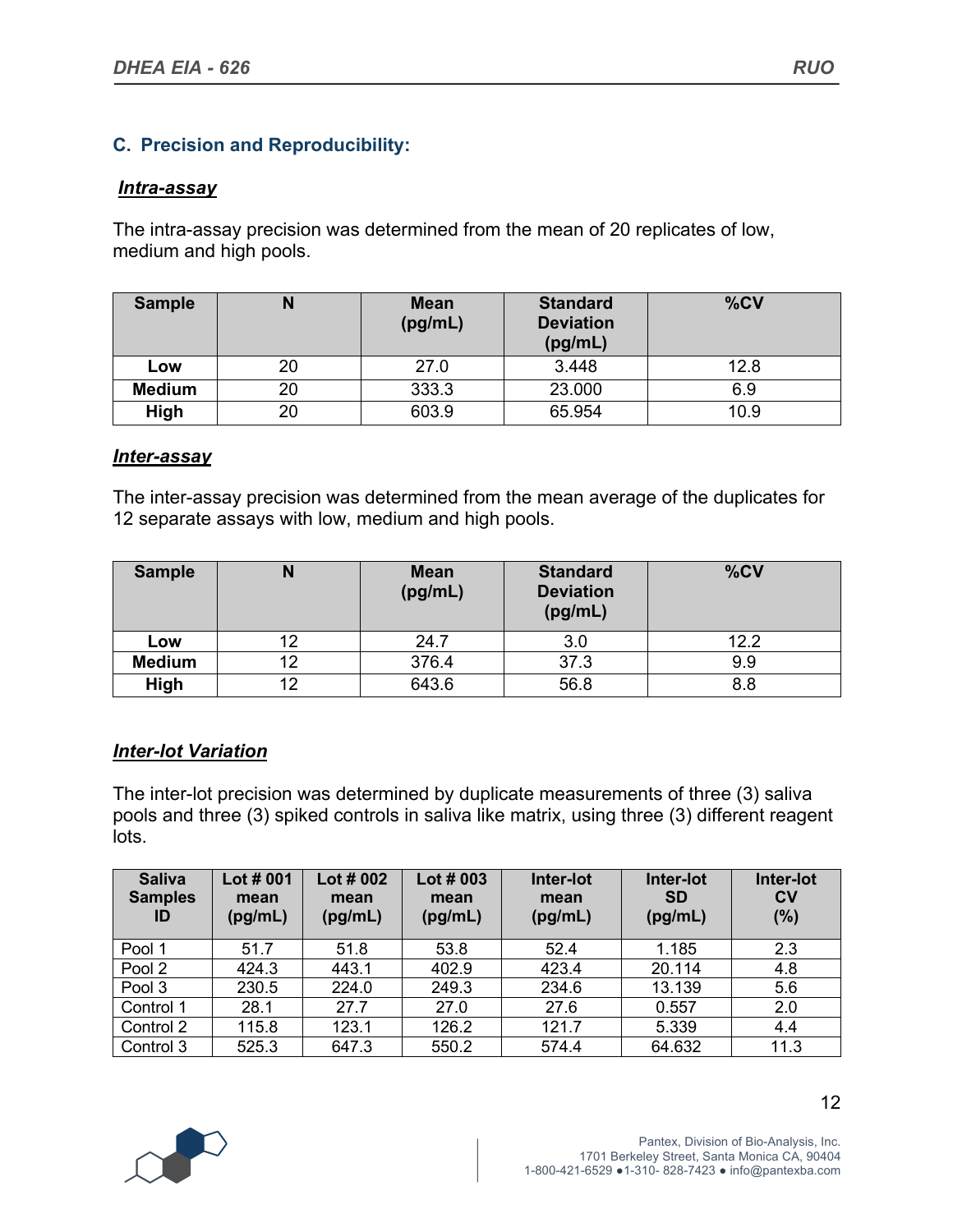## **D. Linearity Study:**

Ten (10) sample concentrations that span the assay measuring range were prepared and assayed per EP6-A, Evaluation of the Linearity of Quantitative Measurement Procedures.

S=10 samples (dilutions) Concentration = (C1\*V1 + C10\*V10)/(V1+V10)

|                 | C <sub>1</sub> | V <sub>1</sub> | C <sub>10</sub> | V <sub>10</sub> | <b>Calculated</b>    | <b>Observed</b>      | <b>Recovery</b> |
|-----------------|----------------|----------------|-----------------|-----------------|----------------------|----------------------|-----------------|
|                 |                |                |                 |                 | <b>Concentration</b> | <b>Concentration</b> |                 |
|                 | (pg/mL)        | (mL)           | (pg/mL)         | (mL)            | (pg/mL)              | (pg/mL)              | %               |
|                 |                |                |                 |                 | 4.0                  | 3.5                  | 87.5            |
| $\overline{2}$  | 4.0            | 0.889          | 1250.0          | 0.111           | 142.3                | 151.1                | 106.2           |
| 3               | 4.0            | 0.776          | 1250.0          | 0.222           | 280.6                | 278.8                | 99.4            |
| 4               | 4.0            | 0.667          | 1250.0          | 0.333           | 418.9                | 428.4                | 102.3           |
| 5               | 4.0            | 0.556          | 1250.0          | 0.444           | 557.2                | 534.8                | 96.0            |
| 6               | 4.0            | 0.444          | 1250.0          | 0.556           | 696.8                | 686.3                | 98.5            |
| 7               | 4.0            | 0.333          | 1250.0          | 0.667           | 835.1                | 824.0                | 98.7            |
| 8               | 4.0            | 0.222          | 1250.0          | 0.778           | 973.4                | 1024.9               | 105.3           |
| 9               | 4.0            | 0.111          | 1250.0          | 0.889           | 1111.7               | 1193.5               | 107.4           |
| 10 <sup>1</sup> |                |                |                 |                 | 1250.0               | 1238.7               | 99.1            |

**\*** Targets of low and high sample concentrations.

#### **E. Recovery:**

Five (5) saliva samples containing different levels of endogenous DHEA were spiked with known quantities of DHEA and assayed.

| <b>Sample</b> | <b>Endogenous</b><br>(pg/mL) | <b>Added</b><br>(pg/mL) | <b>Expected</b><br>(pg/mL) | <b>Observed</b><br>(pg/mL) | <b>Recovery</b><br>(%) |
|---------------|------------------------------|-------------------------|----------------------------|----------------------------|------------------------|
|               | 844.3                        | 100.0                   | 944.3                      | 915.3                      | 96.9                   |
| 2             | 259.7                        | 200.0                   | 459.7                      | 499.8                      | 108.7                  |
| 3             | 213.6                        | 400.0                   | 613.6                      | 642.0                      | 104.6                  |
| 4             | 129.5                        | 600.0                   | 729.5                      | 752.7                      | 103.2                  |
| 5             | 26.0                         | 800.0                   | 826.0                      | 862.5                      | 104.4                  |

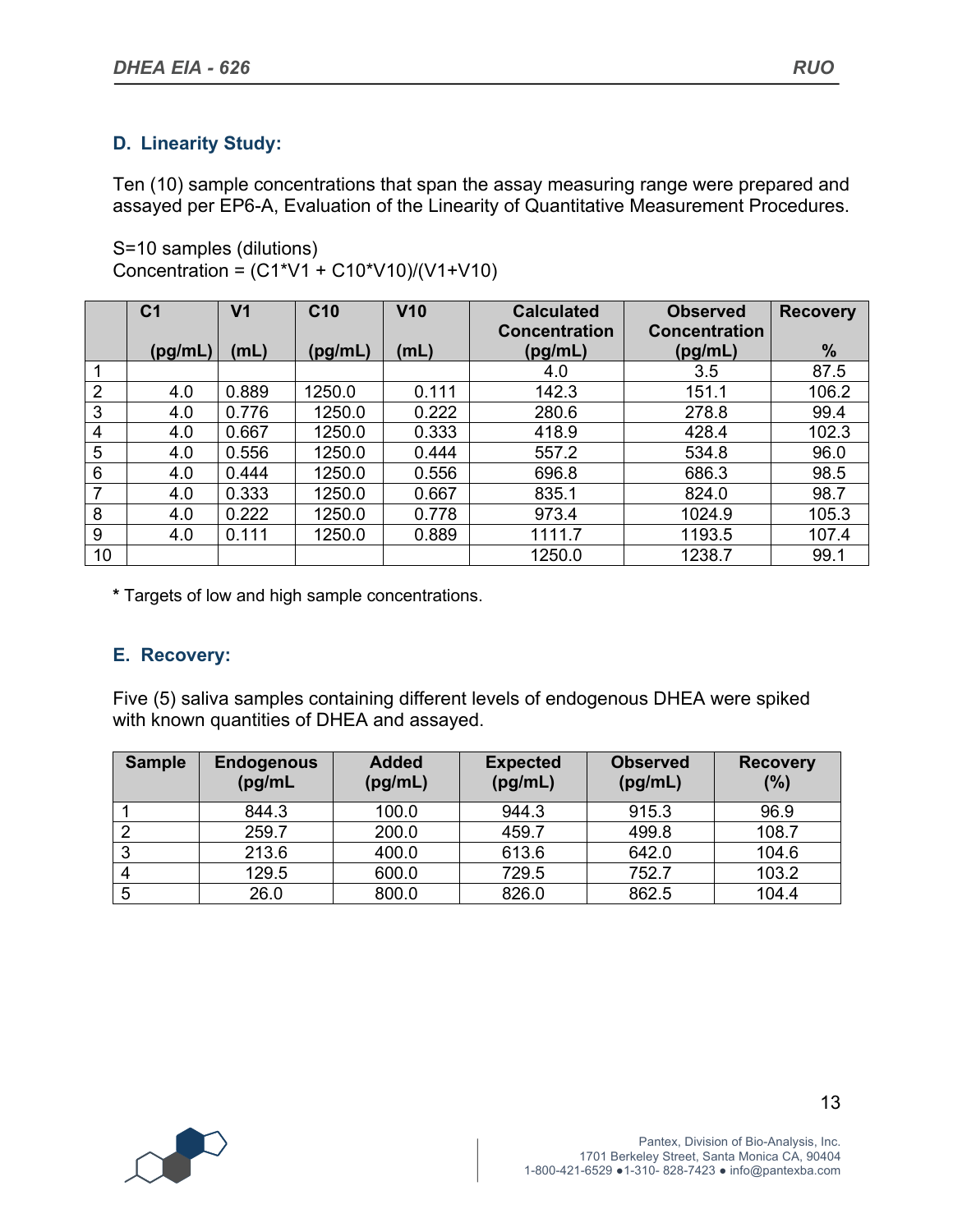# **XV. Limitations**

- The reagents are optimized to measure DHEA directly in human saliva.
- Samples containing sodium azide are not suitable for this assay.
- Avoid blood contamination of samples. Do not collect samples when oral diseases, inflammation or lesions exist.
- Improper handling of samples or modification of this assay might influence the results.

## **XVI. Precautions**

- Only physician, clinical labs, research labs and hospital labs may acquire, possess and use the kit.
- Compare contents and packing list, if there is breakage or shortage, notify Pantex immediately.
- Do not pipet reagents by mouth.
- Do not smoke, eat or drink while performing assay.
- Wear disposable rubber gloves.
- Treat all saliva samples as potentially infectious.
- Do not mix reagent lot numbers or alter in any way the reagents in this kit. If this is done, Pantex will not be responsible for the performance of the assay.
- Avoid contact with Color Development Reagent (TMB). It contains solvents that can irritate skin and mucus membranes. If contact is made, wash thoroughly with water.
- Avoid contact with stopping solution. It contains acid. If contact is made, rinse thoroughly with water.